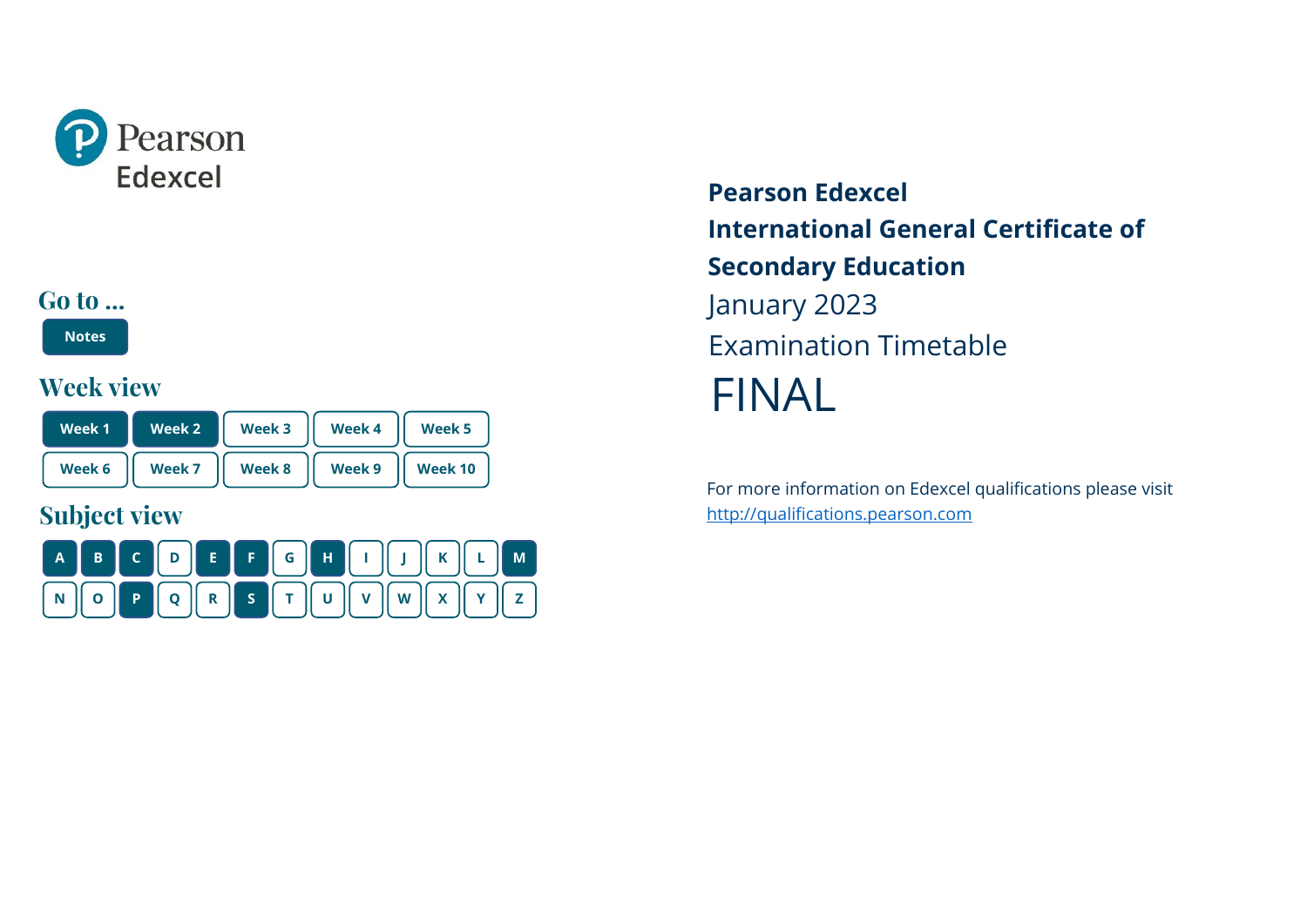<span id="page-1-0"></span>

January 2023 Examination Timetable - FINAL

#### **Notes [Homepage](#page-0-0)**

# **Conduct of Examinations**

- Each examination must be taken on the day and at the time shown on the timetable.
- The published starting time of all examinations for UK centres is either 9:00am or 1:30pm. Candidates with more than one examination in a session should take these consecutively. A supervised break may be given between consecutive examinations.
- UK centres may start an examination earlier than, or later than, the published starting time for the session without prior approval from Pearson. However, in order to maintain the security of the examination all candidates must start examinations scheduled for a morning session no earlier than 8:30am and by 9:30am and for an afternoon session no earlier than 1:00pm and by 2:00pm, except where arrangements have been made for dealing with timetable clashes. No other departure from the timetable is permitted without the prior written approval of Pearson. Examination centres should refer to the JCQ publication 'Instructions for Conducting Examinations' in the first instance.
- UK base candidates who take an examination earlier than the published starting time shown on the timetable must remain under centre supervision until one hour after the published starting time for that examination.
- UK based candidates who take an examination later than the published starting time shown on the timetable must remain under centre supervision from 30 minutes after the published starting time for the paper concerned until the time when those candidates begin their i ti

## **Key Dates**

• Key dates including dates for the release of results and for any prereleased materials can be found in the key dates section of the Information Manual available at [http://qualifications.pearson.com/en/support/support-topics/centre-](http://qualifications.pearson.com/en/support/support-topics/centre-administration/information-manual.html)

administration/information-manual.html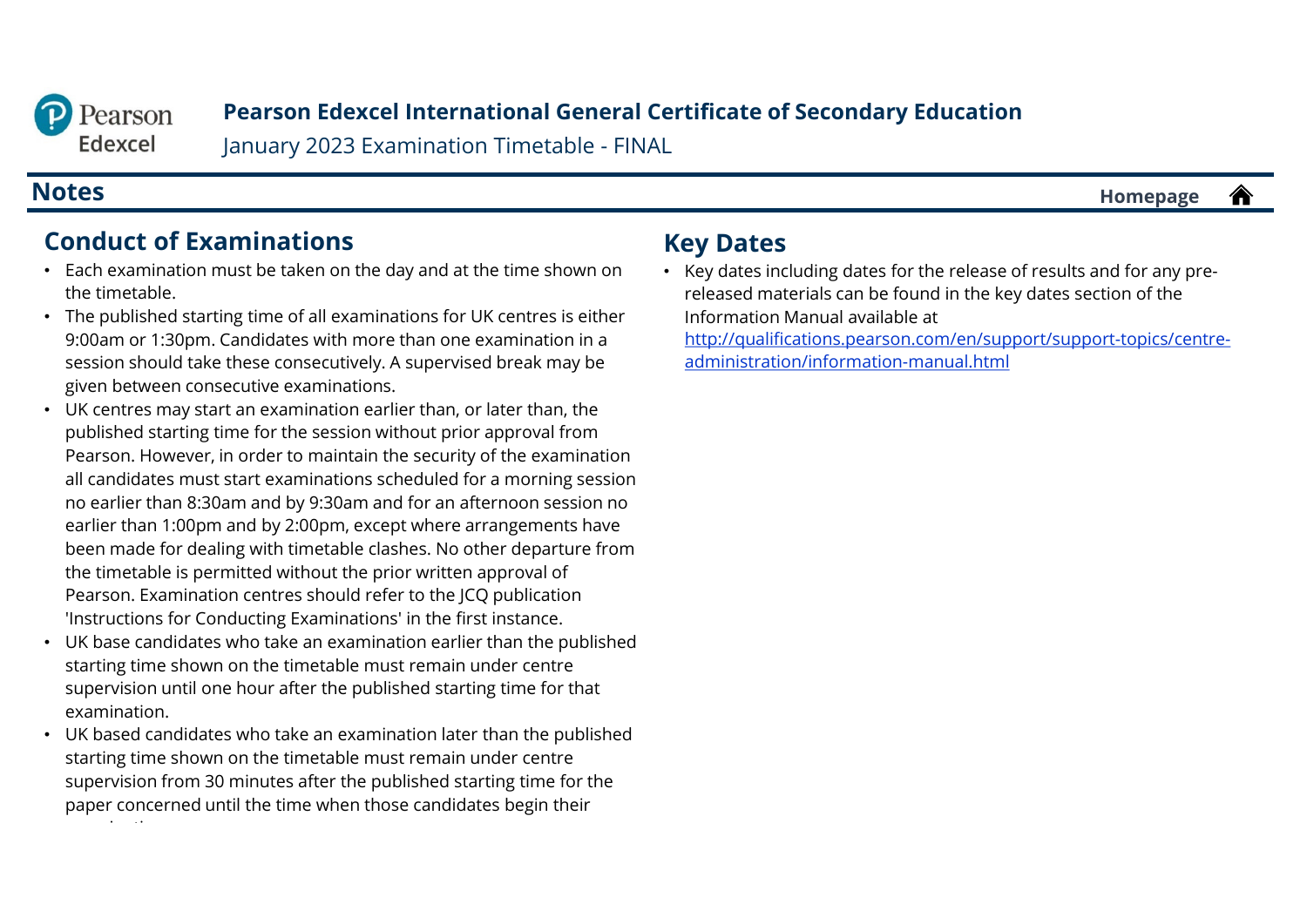

January 2023 Examination Timetable - FINAL

| 791<br>INO<br>--<br>$\sim$ $\sim$ $\sim$ $\sim$ $\sim$ | . |
|--------------------------------------------------------|---|
|                                                        |   |

examination.

- When a change is made to the published starting time for an examination it is the responsibility of the centre to inform all candidates affected by the alteration.
- International centres must refer to the relevant document setting out examination starting times for their timezone, available at https://qualifications.pearson.com/en/support/support[topics/exams/exam-timetables/international-start-times.html](https://qualifications.pearson.com/en/support/support-topics/exams/exam-timetables/international-start-times.html)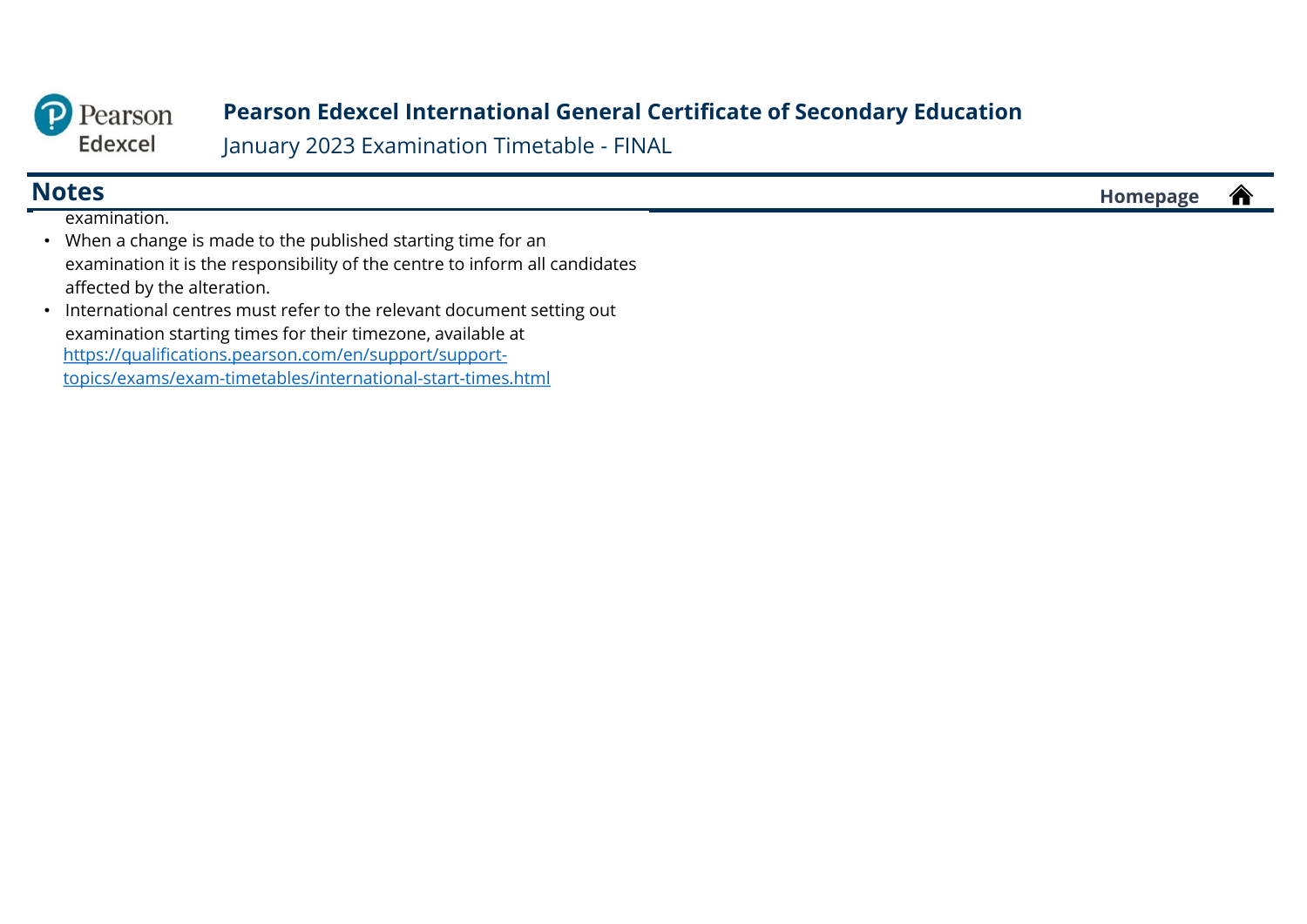<span id="page-3-0"></span>

January 2023 Examination Timetable - FINAL

## **Week 1**

| <b>Date</b>          | <b>Examination</b> | <b>Subject</b>                  | <b>Title</b>                                         | <b>Time</b>      | <b>Duration</b> |
|----------------------|--------------------|---------------------------------|------------------------------------------------------|------------------|-----------------|
|                      | code               |                                 |                                                      |                  |                 |
| Monday 09 January    | 4BI1 1B            | <b>Biology</b>                  | Paper: 1B                                            | <b>Morning</b>   | 2h 00m          |
|                      | 4SD01B             | Science (Double Award)          | Paper: 1B                                            |                  | 2h 00m          |
|                      | 4AC1 01            | Accounting                      | Paper 1: Introduction to Bookkeeping and Accounting  | <b>Afternoon</b> | 2h 00m          |
|                      | 4ET1 01            | English Literature              | Paper 1: Poetry and Modern Prose                     |                  | 1h 20m          |
| Tuesday 10 January   | 4MA1 1F            | Mathematics A                   | Paper 1F Foundation Tier                             | <b>Morning</b>   | 2h 00m          |
|                      | 4MA1 1H            | Mathematics A                   | Paper 1H Higher Tier                                 |                  | 2h 00m          |
|                      | 4MB101             | Mathematics B                   | Paper 1                                              |                  | 1h 30m          |
|                      | 4CM1 01            | Commerce                        | Paper 1: Commercial operations and associated risks  | <b>Afternoon</b> | 1h 30m          |
|                      | 4ES1 01            | English as a Second Language    | Paper 1: Reading and Writing                         |                  | 2h 00m          |
| Wednesday 11 January | 4CH1 1C            | Chemistry                       | Paper: 1C                                            | <b>Morning</b>   | 2h 00m          |
|                      | 4SD01C             | Science (Double Award)          | Paper: 1C                                            |                  | 2h 00m          |
|                      | 4AA101             | Arabic                          | Paper 1: Reading, Summary and Grammar                | <b>Afternoon</b> | 2h 15m          |
|                      | 4HB101             | <b>Human Biology</b>            | Paper 01                                             |                  | 1h 45m          |
| Thursday 12 January  | 4EA1 01            | English Language A              | Paper 1: Non-fiction Texts and Transactional Writing | <b>Morning</b>   | 2h 15m          |
|                      | 4EB1 01            | English Language B              | Paper 1                                              |                  | 3h 00m          |
|                      | 4PM1 01            | <b>Further Pure Mathematics</b> | Paper 1                                              | <b>Afternoon</b> | 2h 00m          |
| Friday 13 January    | 4PH1 1P            | <b>Physics</b>                  | Paper: 1P                                            | <b>Morning</b>   | $2h$ 00 $m$     |
|                      | 4SD01P             | Science (Double Award)          | Paper: 1P                                            |                  | 2h 00m          |
|                      | 4EC1 01            | Economics                       | Paper 1: Microeconomics and Business Economics       | <b>Afternoon</b> | 1h 30m          |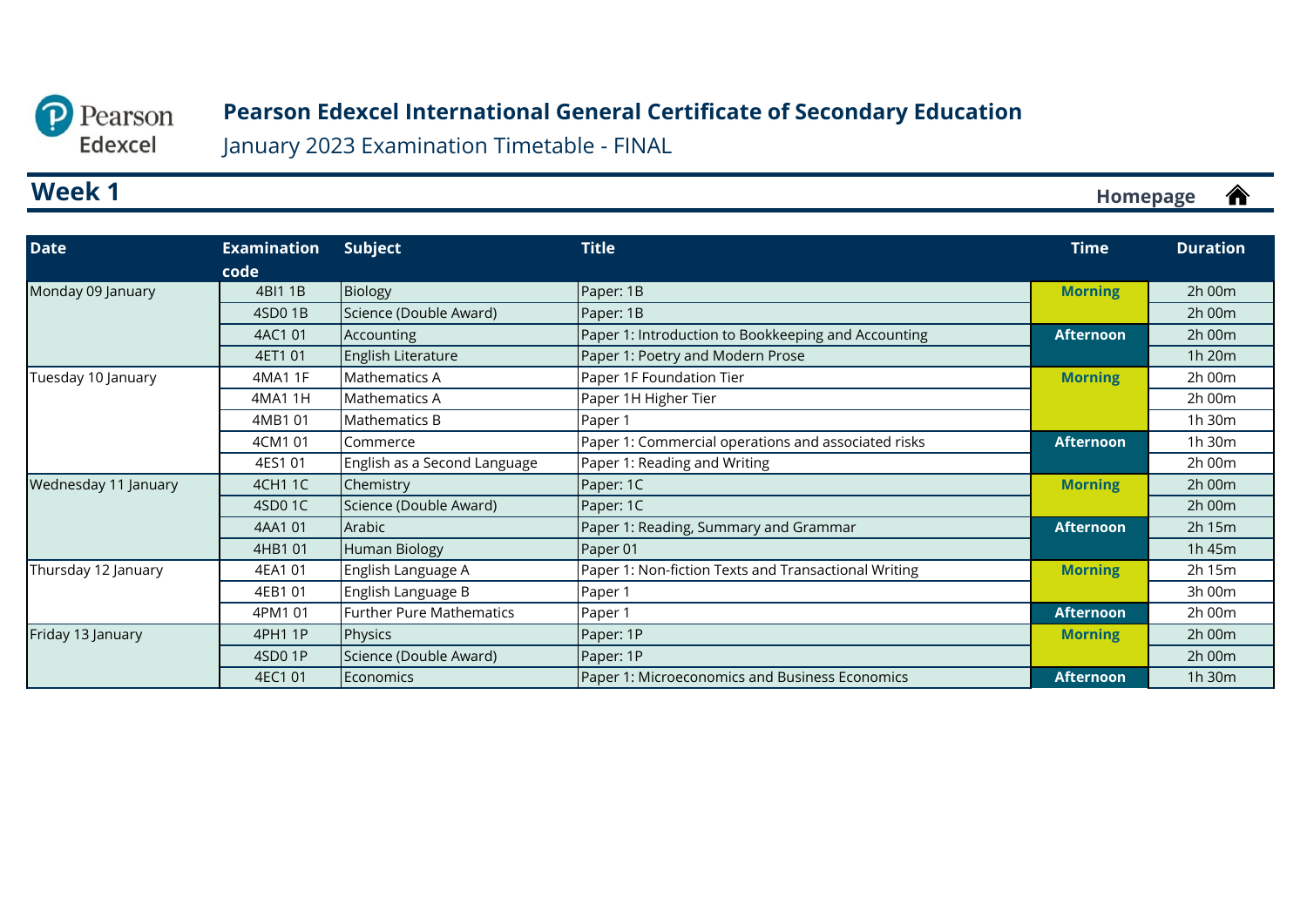<span id="page-4-0"></span>

January 2023 Examination Timetable - FINAL

## **Week 2**

| Date                 | <b>Examination</b> | Subject                         | <b>Title</b>                                            | <b>Time</b>      | <b>Duration</b> |
|----------------------|--------------------|---------------------------------|---------------------------------------------------------|------------------|-----------------|
|                      | code               |                                 |                                                         |                  |                 |
| Monday 16 January    | 4BI1 2B            | <b>Biology</b>                  | Paper: 2B                                               | <b>Morning</b>   | 1h 15m          |
|                      | 4AC1 02            | Accounting                      | Paper 2: Financial Statements                           | <b>Afternoon</b> | 1h 15m          |
|                      | 4BA0 01            | Bangla                          | Paper 1: Reading, Writing and Translation               |                  | 2h 30m          |
| Tuesday 17 January   | 4MA1 2F            | Mathematics A                   | Paper 2F Foundation Tier                                | <b>Morning</b>   | 2h 00m          |
|                      | 4MA1 2H            | Mathematics A                   | Paper 2H Higher Tier                                    |                  | 2h 00m          |
|                      | 4MB102             | Mathematics B                   | Paper 2                                                 |                  | 2h 30m          |
|                      | 4HB1 02            | Human Biology                   | Paper 02                                                | <b>Afternoon</b> | 1h 45m          |
| Wednesday 18 January | 4CH1 2C            | Chemistry                       | Paper: 2C                                               | <b>Morning</b>   | 1h 15m          |
|                      | 4AA102             | Arabic                          | Paper 2: Writing                                        | <b>Afternoon</b> | 1h 30m          |
|                      | 4ET1 02            | English Literature              | Paper 2: Modern Drama and Literary Heritage Texts       |                  | 1h 30m          |
| Thursday 19 January  | 4EA1 02            | English Language A              | Paper 2: Poetry and Prose Texts and Imaginative Writing | <b>Morning</b>   | 1h 30m          |
|                      | 4EC1 02            | Economics                       | Paper 2: Macroeconomics and the Global Economy          | <b>Afternoon</b> | 1h 30m          |
|                      | 4ES1 02            | English as a Second Language    | Paper 2: Listening                                      |                  | 0h 55m          |
| Friday 20 January    | 4PH1 2P            | Physics                         | Paper: 2P                                               | <b>Morning</b>   | 1h 15m          |
|                      | 4CM1 02            | Commerce                        | Paper 2: Facilitating commerical operations             | <b>Afternoon</b> | 1h 30m          |
|                      | 4PM1 02            | <b>Further Pure Mathematics</b> | Paper 2                                                 |                  | $2h$ 00 $m$     |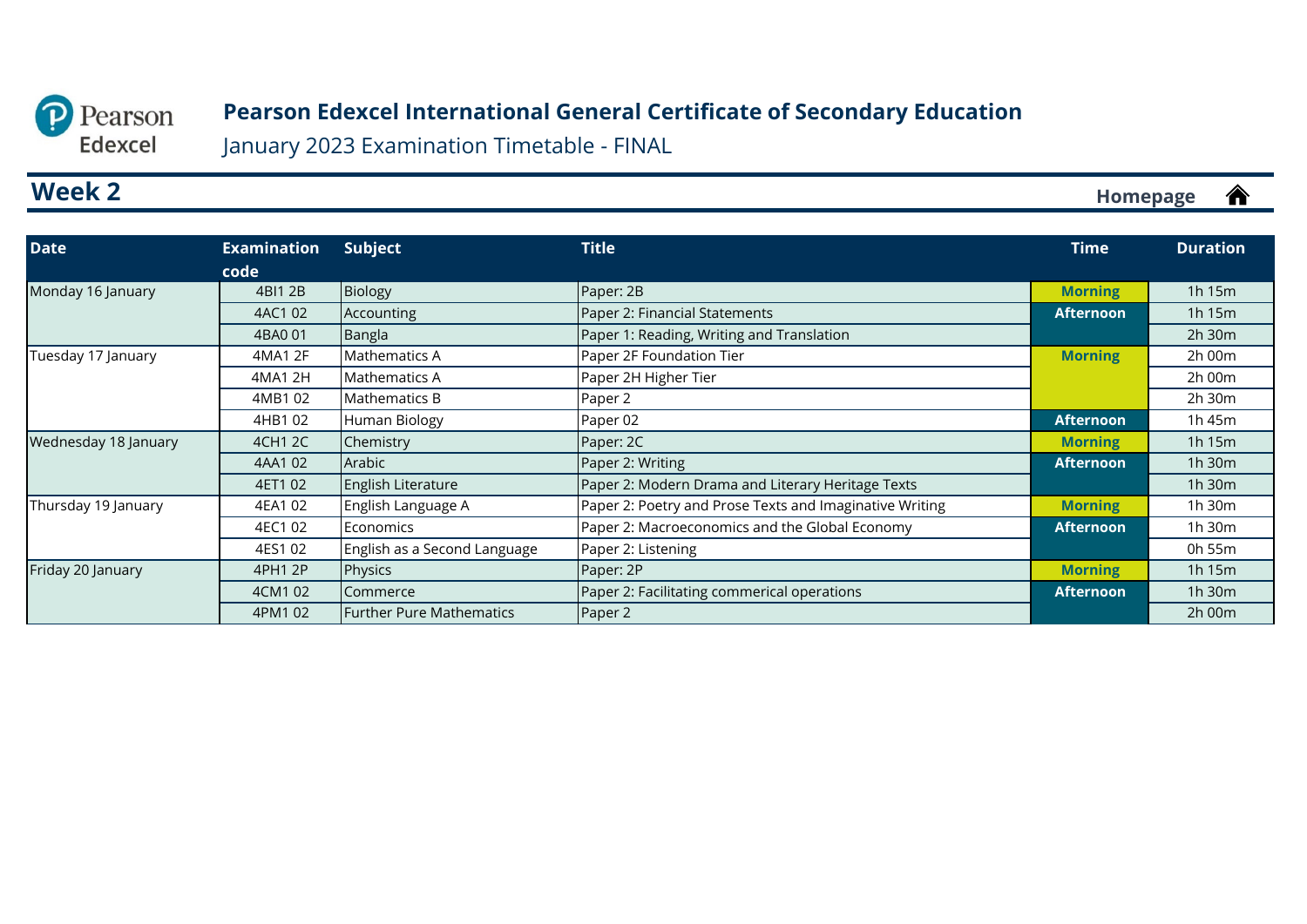<span id="page-5-0"></span>

January 2023 Examination Timetable - FINAL

## **Subject Index: A**

| <b>Subject</b>    | <b>Examination</b> | <b>Title</b>                                        | <b>Date</b>          | <b>Time</b> | <b>Duration</b> |
|-------------------|--------------------|-----------------------------------------------------|----------------------|-------------|-----------------|
|                   | code               |                                                     |                      |             |                 |
| <b>Accounting</b> | 4AC1 01            | Paper 1: Introduction to Bookkeeping and Accounting | Monday 09 January    | Afternoon   | $2h$ 00 $m$     |
|                   | 4AC1 02            | Paper 2: Financial Statements                       | Monday 16 January    | Afternoon   | $1h$ 15 $m$     |
| <b>Arabic</b>     | 4AA101             | Paper 1: Reading, Summary and Grammar               | Wednesday 11 January | Afternoon   | 2h 15m          |
|                   | 4AA102             | Paper 2: Writing                                    | Wednesday 18 January | Afternoon   | 1h 30m          |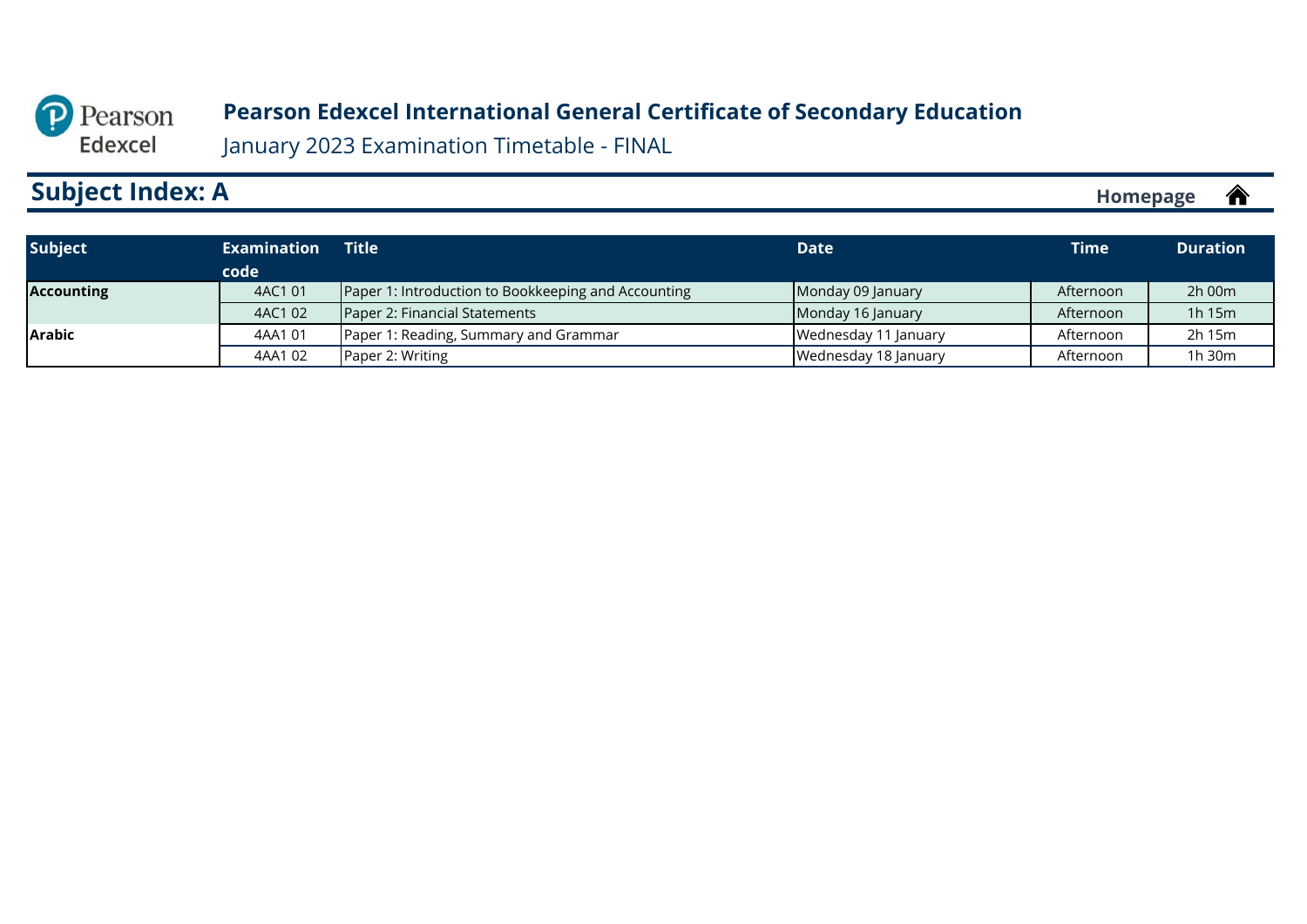<span id="page-6-0"></span>

January 2023 Examination Timetable - FINAL

#### **Subject Index: B [Homepage](#page-0-0)**合

| <b>Subject</b> | <b>Examination</b> | Title <b>\</b>                            | <b>Date</b>       | <b>Time</b> | <b>Duration</b> |
|----------------|--------------------|-------------------------------------------|-------------------|-------------|-----------------|
|                | code               |                                           |                   |             |                 |
| <b>Bangla</b>  | 4BA001             | Paper 1: Reading, Writing and Translation | Monday 16 January | Afternoon   | $2h$ 30 $m$     |
| <b>Biology</b> | 4BI1 1B            | <b>Paper: 1B</b>                          | Monday 09 January | Morning     | 2h 00m          |
|                | 4BI1 2B            | Paper: 2B                                 | Monday 16 January | Morning     | 1h 15m          |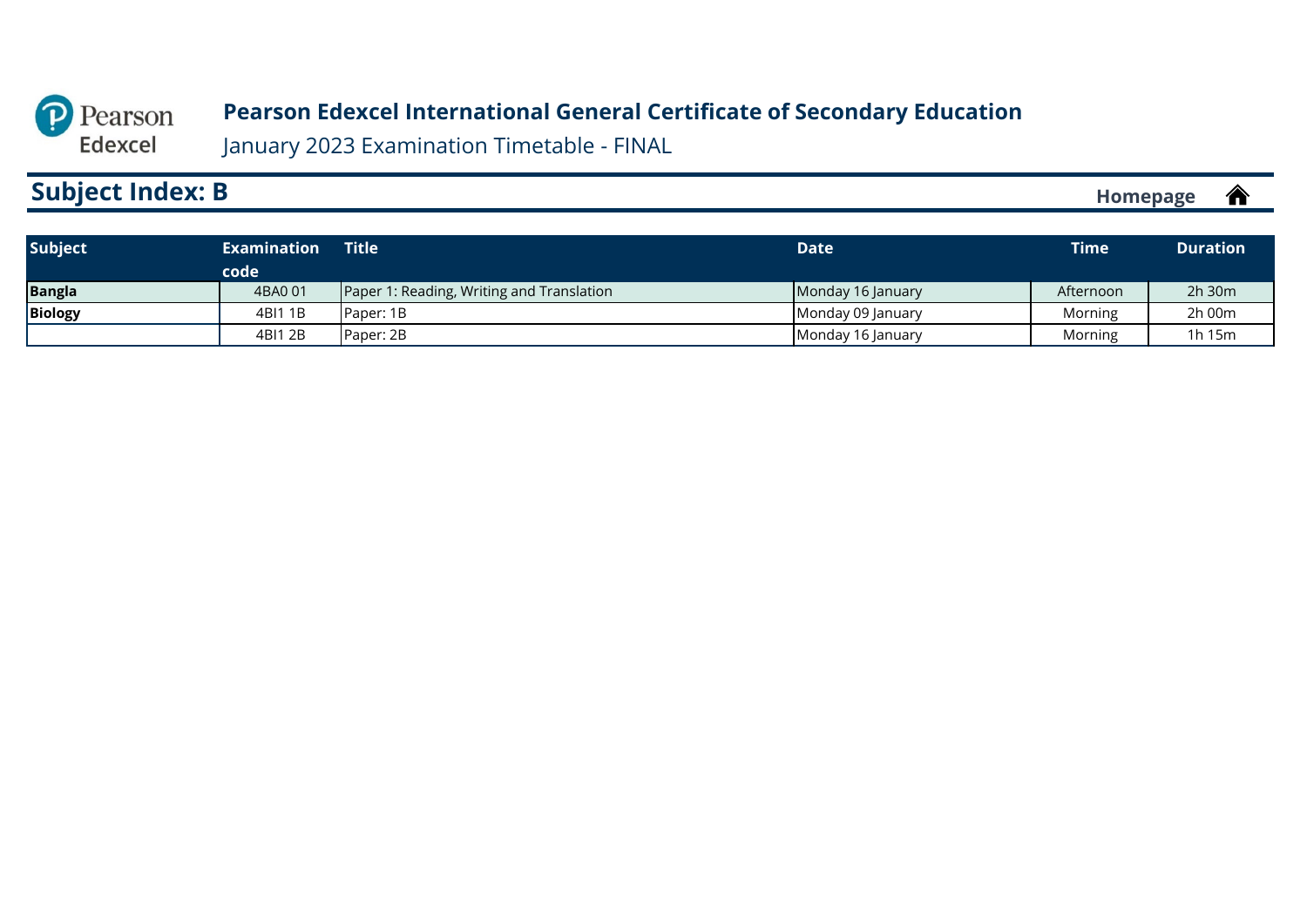

January 2023 Examination Timetable - FINAL

## **Subject Index: C**

| <b>Subject</b>   | <b>Examination</b> | <b>Title</b>                                        | <b>Date</b>          | Time      | <b>Duration</b> |
|------------------|--------------------|-----------------------------------------------------|----------------------|-----------|-----------------|
|                  | code               |                                                     |                      |           |                 |
| <b>Chemistry</b> | 4CH1 1C            | Paper: 1C                                           | Wednesday 11 January | Morning   | 2h 00m          |
|                  | 4CH1 2C            | Paper: 2C                                           | Wednesday 18 January | Morning   | 1h 15m          |
| <b>Commerce</b>  | 4CM1 01            | Paper 1: Commercial operations and associated risks | Tuesday 10 January   | Afternoon | $1h$ 30 $m$     |
|                  | 4CM1 02            | Paper 2: Facilitating commerical operations         | Friday 20 January    | Afternoon | 1h 30m          |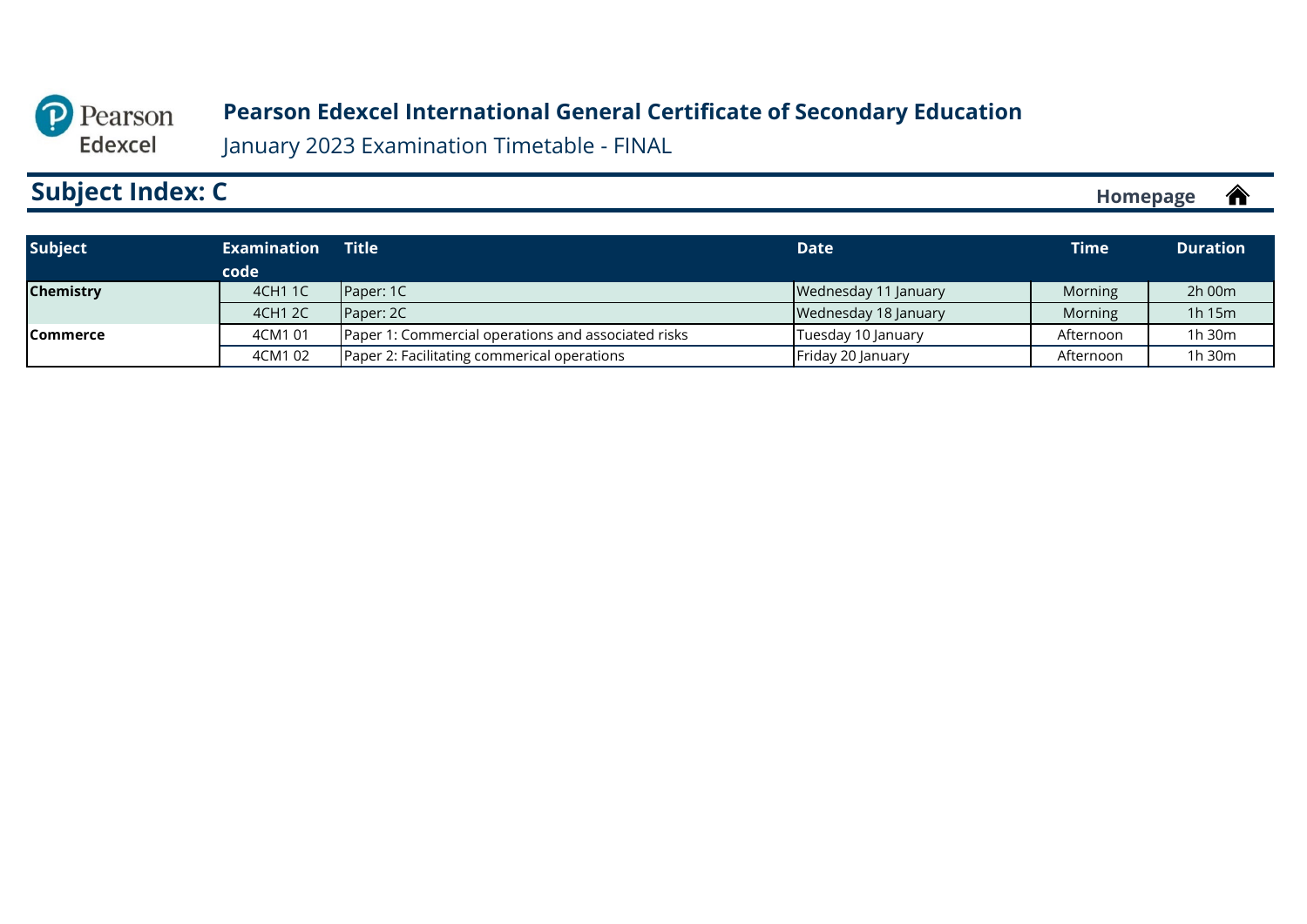<span id="page-8-0"></span>

January 2023 Examination Timetable - FINAL

# **Subject Index: E**

| Subject                    | <b>Examination</b> | <b>Title</b>                                            | <b>Date</b>          | <b>Time</b> | <b>Duration</b> |
|----------------------------|--------------------|---------------------------------------------------------|----------------------|-------------|-----------------|
|                            | code               |                                                         |                      |             |                 |
| <b>Economics</b>           | 4EC1 01            | Paper 1: Microeconomics and Business Economics          | Friday 13 January    | Afternoon   | $1h$ 30 $m$     |
|                            | 4EC1 02            | Paper 2: Macroeconomics and the Global Economy          | Thursday 19 January  | Afternoon   | $1h$ 30 $m$     |
| <b>English Language A</b>  | 4EA1 01            | Paper 1: Non-fiction Texts and Transactional Writing    | Thursday 12 January  | Morning     | 2h 15m          |
|                            | 4EA1 02            | Paper 2: Poetry and Prose Texts and Imaginative Writing | Thursday 19 January  | Morning     | 1h 30m          |
| <b>English Language B</b>  | 4EB1 01            | Paper 1                                                 | Thursday 12 January  | Morning     | 3h 00m          |
| <b>English Literature</b>  | 4ET1 01            | Paper 1: Poetry and Modern Prose                        | Monday 09 January    | Afternoon   | 1h 20m          |
|                            | 4ET1 02            | Paper 2: Modern Drama and Literary Heritage Texts       | Wednesday 18 January | Afternoon   | $1h$ 30 $m$     |
| <b>English as a Second</b> | 4ES1 01            | Paper 1: Reading and Writing                            | Tuesday 10 January   | Afternoon   | $2h$ 00 $m$     |
| <b>Language</b>            |                    |                                                         |                      |             |                 |
|                            | 4ES1 02            | Paper 2: Listening                                      | Thursday 19 January  | Afternoon   | 0h 55m          |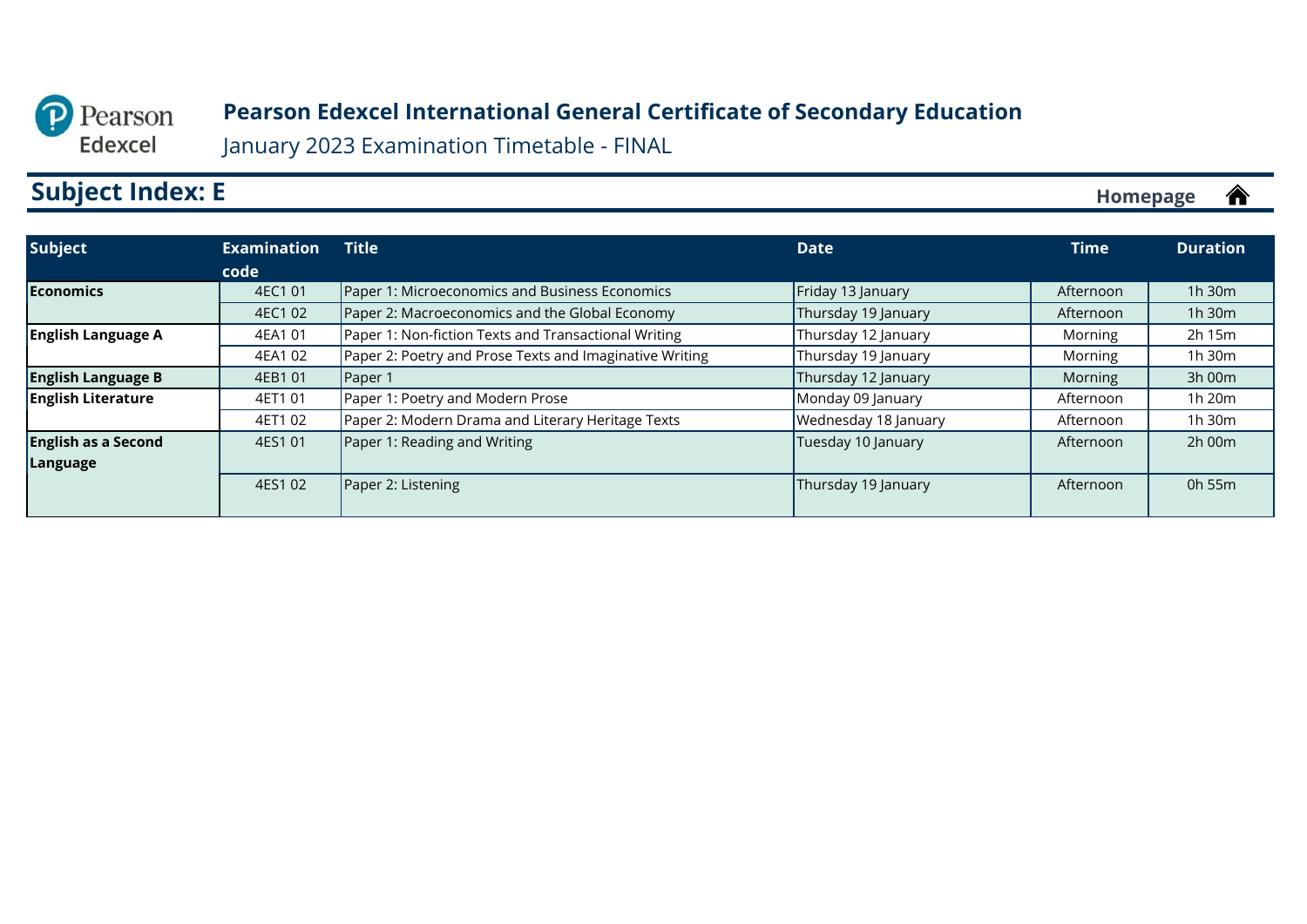<span id="page-9-0"></span>

| <b>Homebage</b> | - IF<br>П |
|-----------------|-----------|
|                 |           |

| <b>Subject</b>                    | <b>Examination</b> | <b>Title</b>    | <b>Date</b>              | <b>Time</b> | <b>Duration</b> |
|-----------------------------------|--------------------|-----------------|--------------------------|-------------|-----------------|
| <b>Further Pure Mathematics L</b> | code<br>4PM1 01    | <b>Paper</b>    | Thursday 12 January      | Afternoon   | $2h$ 00 $m$     |
|                                   | 4PM1 02            | <b>IPaper 2</b> | <b>Friday 20 January</b> | Afternoon   | $2h$ 00 $m$     |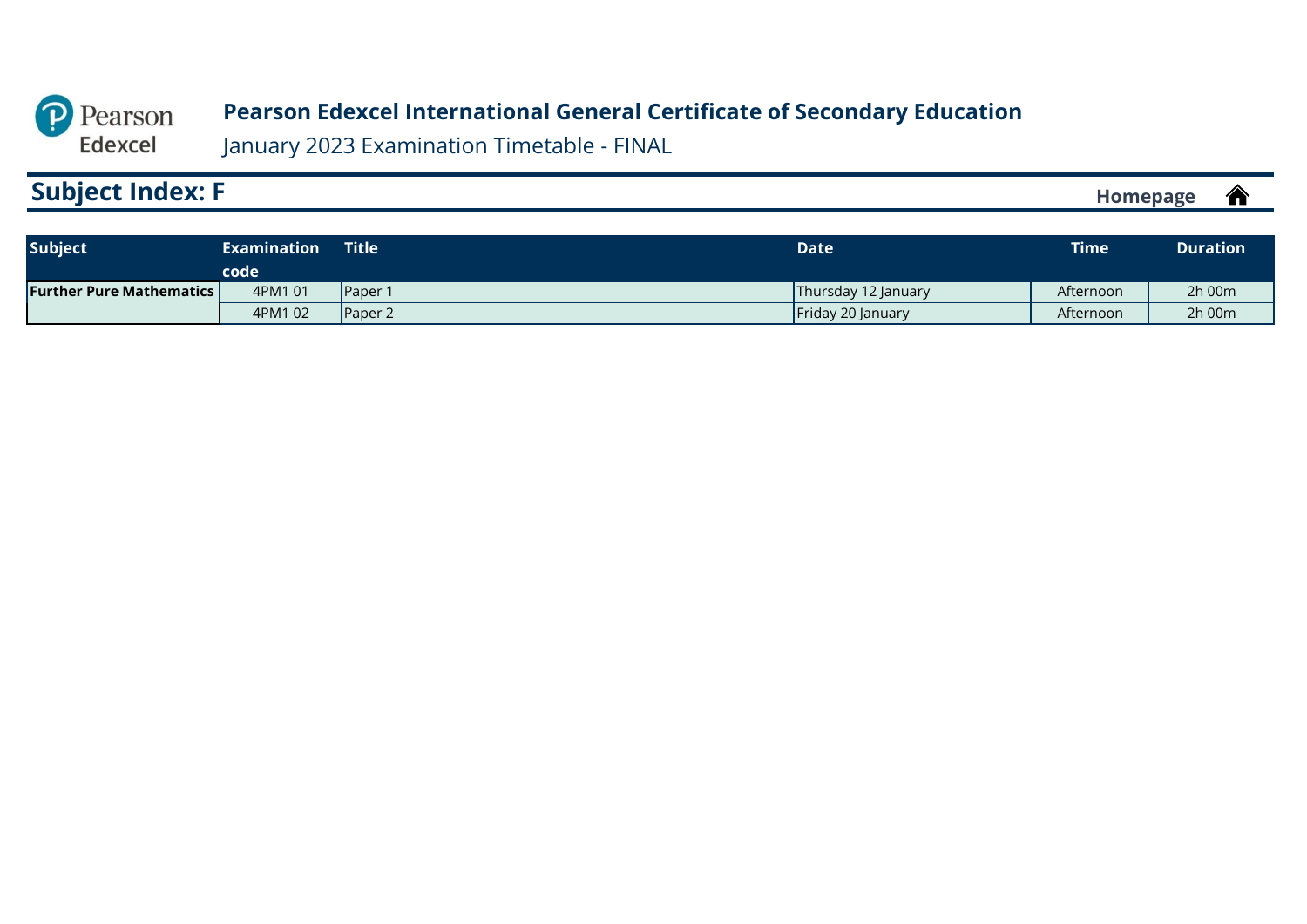<span id="page-10-0"></span>

| <b>Subject Index: H</b><br>W<br><b>Homepage</b> |
|-------------------------------------------------|
|-------------------------------------------------|

| Subject              | <b>Examination</b><br>code | <b>Title</b>     | Date                 | <b>Time</b> | <b>Duration</b> |
|----------------------|----------------------------|------------------|----------------------|-------------|-----------------|
| <b>Human Biology</b> | 4HB1 01                    | <b>IPaper 01</b> | Wednesday 11 January | Afternoon   | $1h$ 45 $m$     |
|                      | 4HB1 02                    | Paper 02         | Tuesday 17 January   | Afternoon   | 1h $45m$        |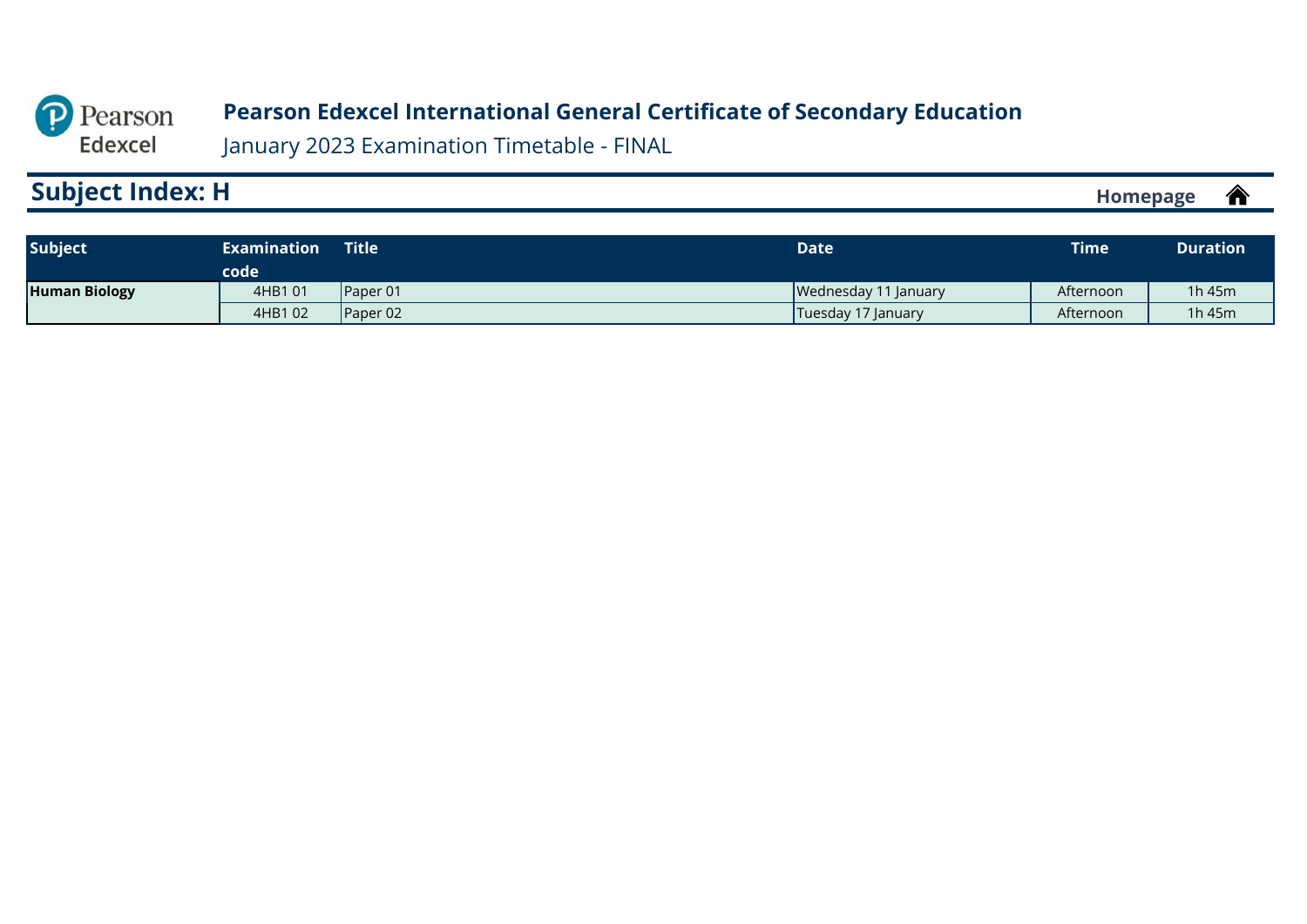<span id="page-11-0"></span>

January 2023 Examination Timetable - FINAL

## **Subject Index: M**

| <b>Subject</b>       | <b>Examination</b> | <b>Title</b>             | <b>Date</b>        | <b>Time</b> | <b>Duration</b> |
|----------------------|--------------------|--------------------------|--------------------|-------------|-----------------|
|                      | code               |                          |                    |             |                 |
| <b>Mathematics A</b> | 4MA1 1F            | Paper 1F Foundation Tier | Tuesday 10 January | Morning     | 2h 00m          |
|                      | 4MA1 1H            | Paper 1H Higher Tier     | Tuesday 10 January | Morning     | 2h 00m          |
|                      | 4MA1 2F            | Paper 2F Foundation Tier | Tuesday 17 January | Morning     | 2h 00m          |
|                      | 4MA1 2H            | Paper 2H Higher Tier     | Tuesday 17 January | Morning     | 2h 00m          |
| <b>Mathematics B</b> | 4MB1 01            | Paper 1                  | Tuesday 10 January | Morning     | 1h 30m          |
|                      | 4MB102             | Paper 2                  | Tuesday 17 January | Morning     | 2h 30m          |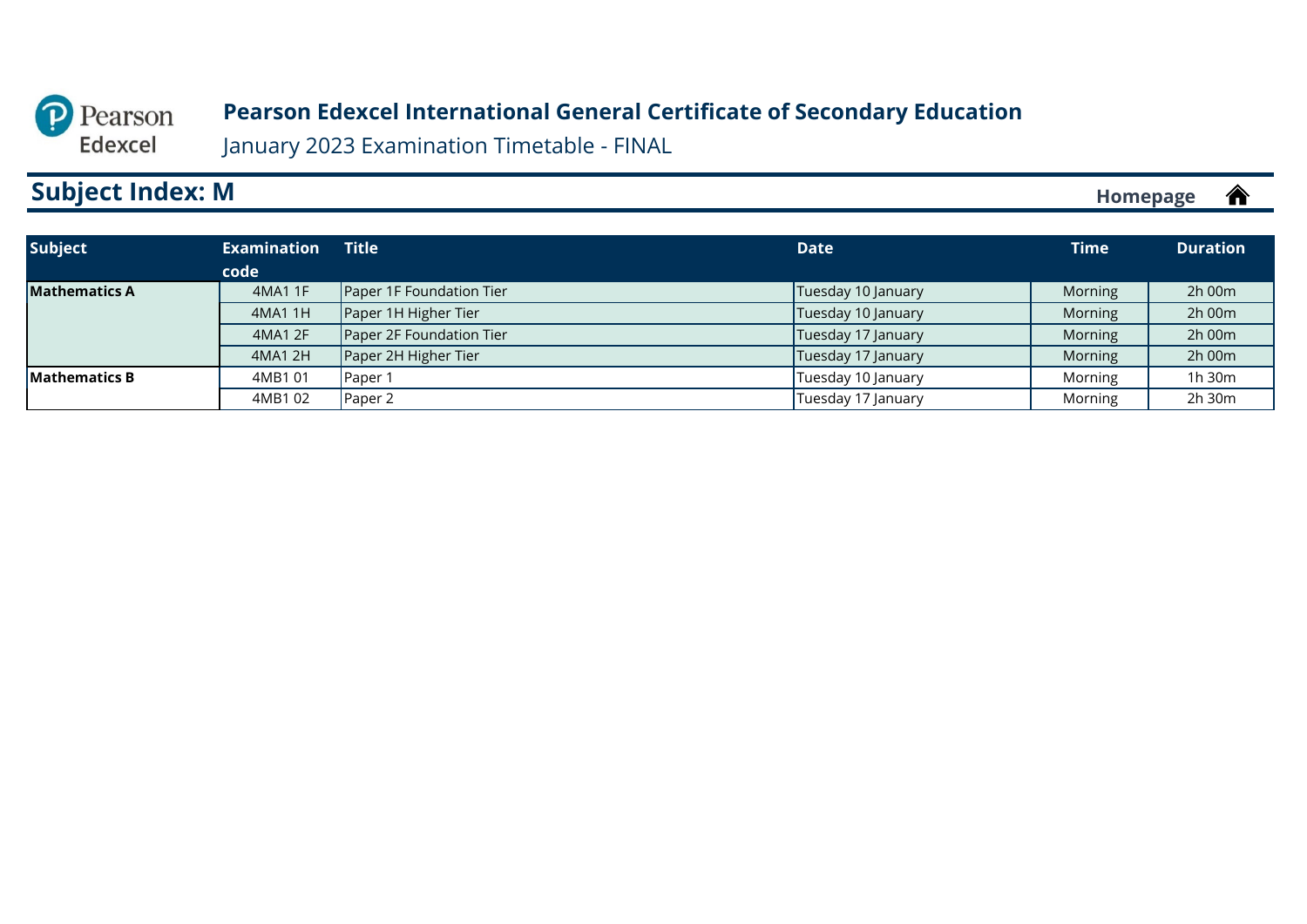<span id="page-12-0"></span>

| <b>Subject Index: P</b> | ╱<br><b>Homepage</b><br>-- |
|-------------------------|----------------------------|
|-------------------------|----------------------------|

| <b>Subject</b> | Examination<br>code | Title            | Date              | <b>Time</b> | <b>Duration</b> |
|----------------|---------------------|------------------|-------------------|-------------|-----------------|
| <b>Physics</b> | 4PH1 1P             | <b>Paper: 1P</b> | Friday 13 January | Morning     | 2h 00m          |
|                | 4PH1 2P             | Paper: 2P        | Friday 20 January | Morning     | 1h 15m          |